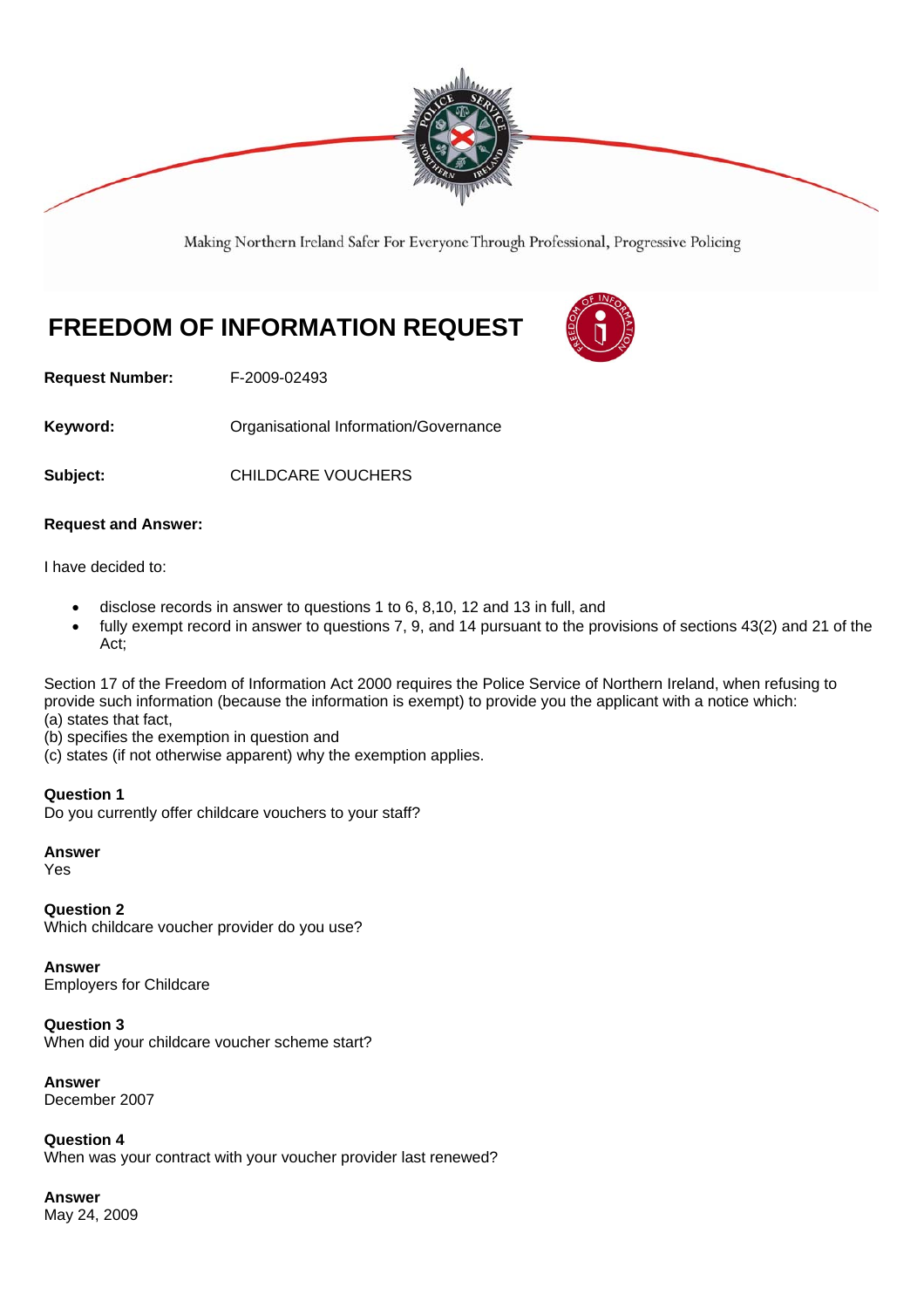# **Question 5**

Are you tied in to your existing provider? If so, when would you be free to move to a different provider?

# **Answer**

We are tied into the existing provider until May 23, 2010

# **Question 6**

When do you expect to review your scheme?

# **Answer**

March 2010

## **Question 7**

What administration fee are you paying your current provider, as a percentage of the voucher face value?

## **Answer**

Your request for information in relation to this question has now been considered and the decision has been taken not to supply the information you have requested.

The exemption, as well as the factors the Department considered when deciding where the public interest lies, are listed below:

Section 43(2) of the Act is a prejudiced based exemption and this means it is the Public Authority's responsibility to evidence the harm. It is also a qualified exemption and therefore a Public Interest Test must be carried out.

## **HARM TEST**

This question asks for information that may compromise a commercial interest. To release this detail would be likely to reveal a company's pricing structure for supplying these vouchers. This information is calculated as part of the tendering process, therefore disclosing this detail would provide an unfair advantage to one company if they wish to undercut another during any forthcoming tendering process.

# **PUBLIC INTEREST TEST**

## **Factors Favouring Disclosure**

#### Accountability

To ensure that the Service remains accountable for it's actions in this area and that tendering processes are properly and honestly conducted.

## Use Of Public Funds

The public have the right to know that public funds are being spent appropriately and that the PSNI is receiving value for money.

# **Factors Favouring Retention**

#### Interests Of Third Parties

This consideration must be made in this case because the information of, and relating to other parties is being requested. Commercial sensitivity is of great importance at all times to the Police Service. Private companies invest a great deal of time, effort and money into the field of research and development just to stay one step ahead of their potential competitors. Therefore the release of such information could end any such advantage gained, and compromise a company's participation in future procurement competitions

Also the PSNI must ensure that public funds are used correctly, and value for money is achieved at all times. To compromise the position of Companies who provide professional services to us would be counter-productive in achieving this aim in two respects – firstly the said company may no longer feel that their information will be held in confidence by PSNI, and secondly other companies who ironically may initially benefit from such a release, might subsequently see it as a potentially negative factor when considering future business with PSNI.

## **Balance Test**

Accountability of the Police Service, and the correct use of public funds are always of great importance and both are integral to the decision making process in this case. However the over-riding factor here must be the Service's ability to hold all future procurement competitions, in the knowledge that all interested Companies can compete on a "level playing field" and in an unfettered manner, knowing that all information supplied to us will be received and held in confidence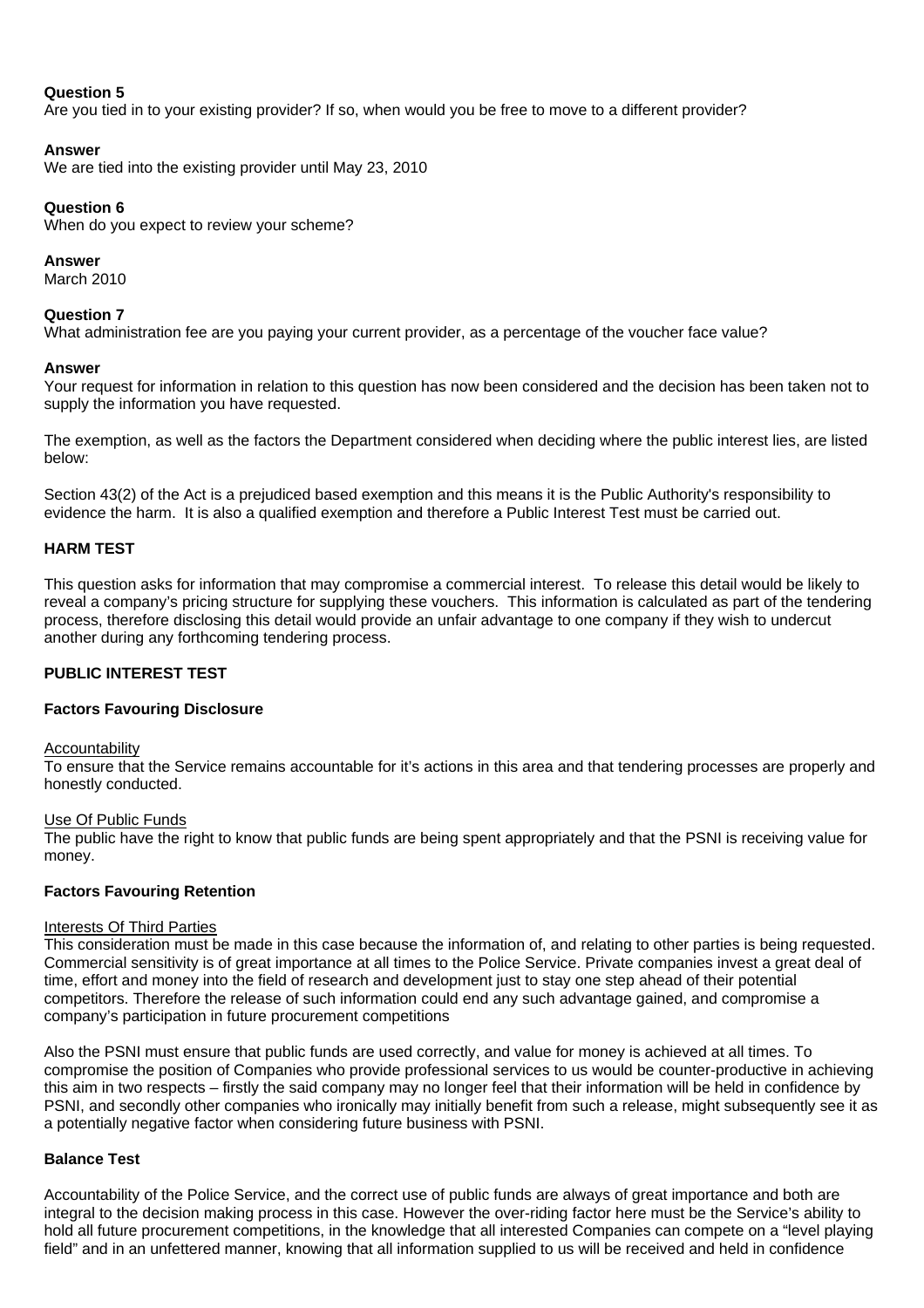thereafter. It is for this very important reason alone that the exemption will be engaged.

#### **Question 8**

How many active members are in your childcare voucher scheme?

# **Answer**

540

#### **Question 9**

Does your voucher provider offer any additional services or benefits? If so, please provide details of the services offered and the number of your employees who actively use them.

#### **Answer**

Pursuant to the provisions of Section 21 of the Freedom of Information Act 2000 it has been decided to refuse access to the information you have requested. Section 21 of the Act provides that information which is reasonably accessible to the applicant by other means is exempt information.

The information you request may be located at http://www.employersforchildcare.org/parents/

## **Question 10**

Do you operate your own payroll services or use an external payroll provider? If you use an external payroll provider, is your childcare voucher scheme offered as part of their service or are you free to select your own provider?

## **Answer**

The PSNI operates its own internal payroll services.

#### **Question 11**

How would you grade the customer service provided by your voucher provider: Excellent, Good, Average or Poor?

#### **Answer**

This is not a valid question under Section 8(1) (c) of the Act as it does not ask for recorded information.

#### **Question 12**

Please provide contact details for the person who manages the day-to-day administration of your scheme.

#### **Answer**

Anna Waterworth, Equality Diversity Unit, Lisnasharragh PSNI, 42 Montgomery Rd, Belfast, Co Down, BT06 9LD. Telephone: 028 9092 2573

## **Question 13**

Please provide contact details for the person who has overall responsibility for employee benefits.

#### **Answer**

Maura Muldoon, Equality Diversity Unit, Lisnasharragh PSNI, 42 Montgomery Rd, Belfast, Co Down, BT06 9LD. Telephone: 028 90 922589. (Childcare Voucher Scheme Only)

## **Question 14**

How many employees are on your payroll?

#### **Answer**

Pursuant to the provisions of Section 21 of the Freedom of Information Act 2000 it has been decided to refuse access to the information you have requested. Section 21 of the Act provides that information which is reasonably accessible to the applicant by other means is exempt information.

The information you have requested is available from the Police Service of Northern Ireland's Publication Scheme. To access our Publication Scheme please visit our website at:

http://www.psni.police.uk/index/updates/updates\_statistics/updates\_strength\_of\_police\_service\_statistics.htm

## **Question 15**

If you don't yet offer childcare vouchers to your staff, have you got any plans to introduce a scheme? If so, please indicate when you intend to start looking for suppliers.

#### **Answer**

This is not a valid question under Section 8(1) (c) of the Act as it does not ask for recorded information.